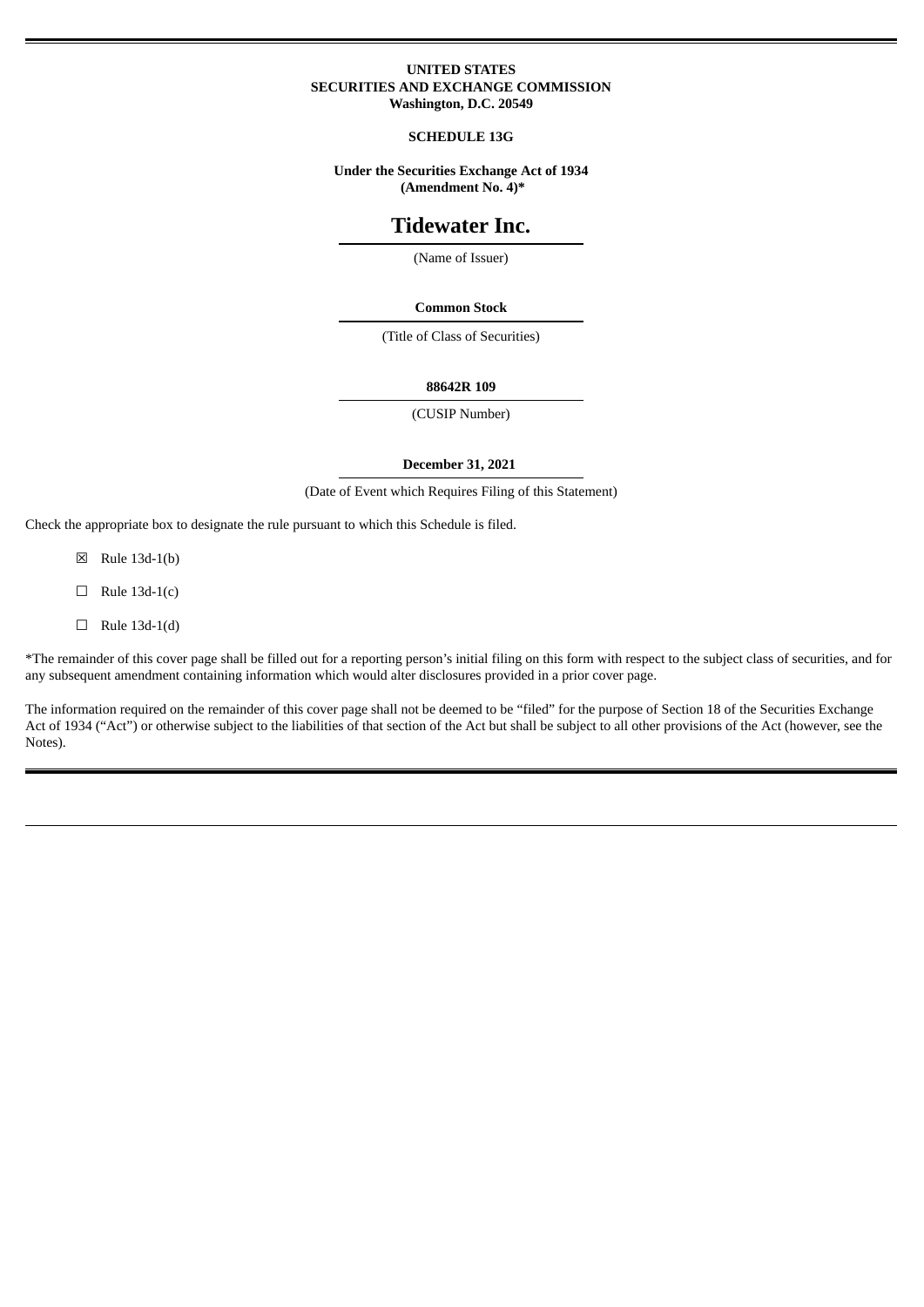| $\mathbf{1}$                                                                                                                                   | NAME OF REPORTING PERSON OR<br>I.R.S. IDENTIFICATION NO. OF ABOVE PERSON   |                |                            |
|------------------------------------------------------------------------------------------------------------------------------------------------|----------------------------------------------------------------------------|----------------|----------------------------|
|                                                                                                                                                | American International Group, Inc.<br>I.R.S. Identification No. 13-2592361 |                |                            |
| $\overline{2}$                                                                                                                                 | CHECK THE APPROPRIATE BOX IF A MEMBER OF A GROUP<br>(a) $\Box$<br>(b)      |                |                            |
| 3                                                                                                                                              | <b>SEC USE ONLY</b>                                                        |                |                            |
| 4                                                                                                                                              | CITIZENSHIP OR PLACE OF ORGANIZATION                                       |                |                            |
| Incorporated under the laws of the State of Delaware                                                                                           |                                                                            |                |                            |
|                                                                                                                                                |                                                                            | 5              | <b>SOLE VOTING POWER</b>   |
| <b>NUMBER OF</b><br><b>SHARES</b><br><b>BENEFICIALLY</b><br><b>OWNED BY</b><br><b>EACH</b><br><b>REPORTING</b><br><b>PERSON</b><br><b>WITH</b> |                                                                            |                | 2,341,223                  |
|                                                                                                                                                |                                                                            | 6              | <b>SHARED VOTING POWER</b> |
|                                                                                                                                                |                                                                            |                | 47,241                     |
|                                                                                                                                                |                                                                            | $\overline{7}$ | SOLE DISPOSITIVE POWER     |
|                                                                                                                                                |                                                                            |                | 2,341,223                  |
|                                                                                                                                                |                                                                            | 8              | SHARED DISPOSITIVE POWER   |
|                                                                                                                                                |                                                                            |                | 47,241                     |
| 9                                                                                                                                              | AGGREGATE AMOUNT BENEFICIALLY OWNED BY EACH REPORTING PERSON               |                |                            |
|                                                                                                                                                | 2,341,223                                                                  |                |                            |
| 10                                                                                                                                             | CHECK BOX IF THE AGGREGATE AMOUNT IN ROW (9) EXCLUDES CERTAIN SHARES       |                |                            |
|                                                                                                                                                | $\Box$                                                                     |                |                            |
| 11                                                                                                                                             | PERCENT OF CLASS REPRESENTED BY AMOUNT IN ROW 9                            |                |                            |
|                                                                                                                                                | 5.8%                                                                       |                |                            |
| 12                                                                                                                                             | TYPE OF REPORTING PERSON                                                   |                |                            |
|                                                                                                                                                | HC                                                                         |                |                            |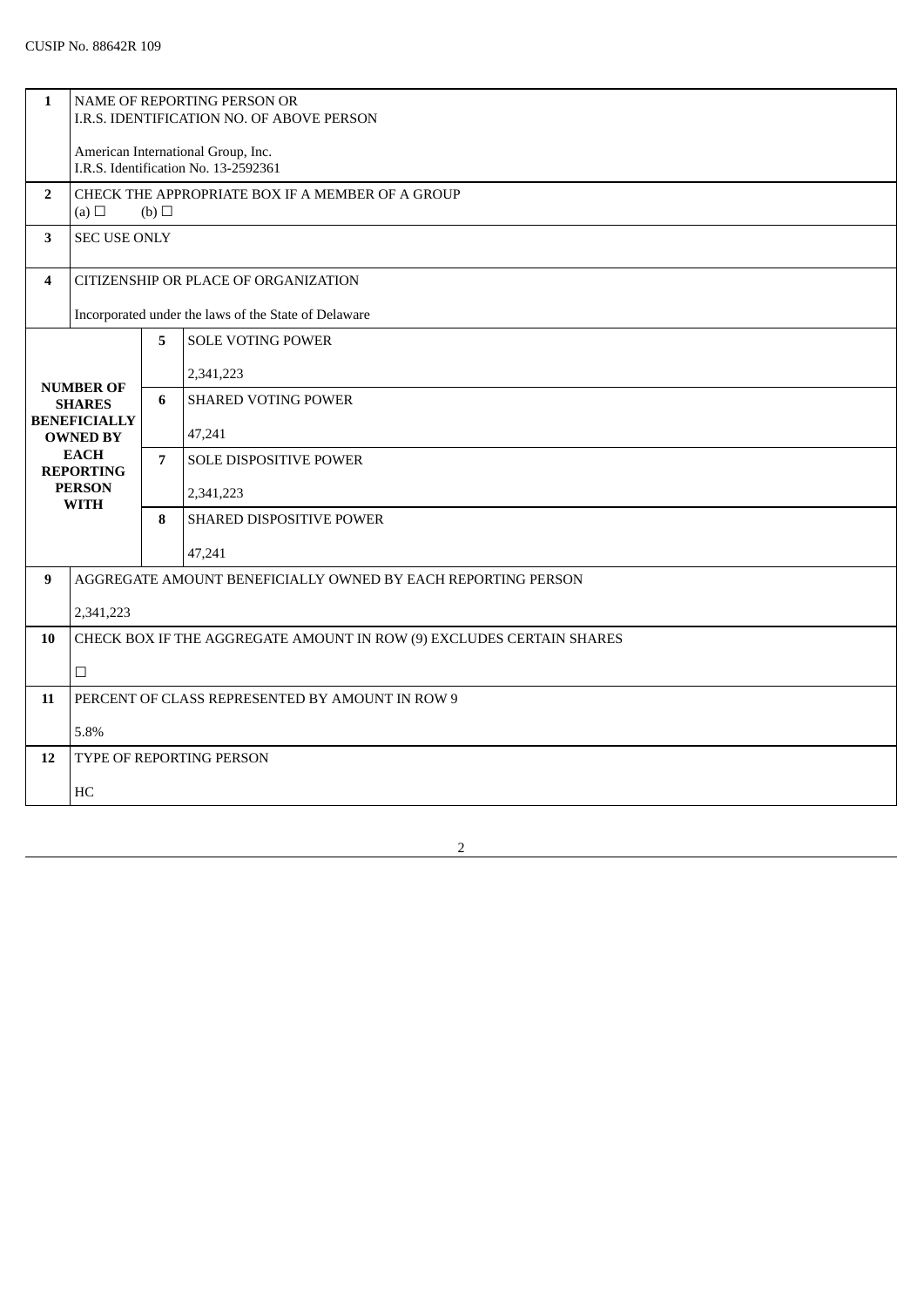- **ITEM 1.** (a) Name of Issuer: Tidewater Inc.
	- (b) Address of Issuer's Principal Executive Offices: 6002 Rogerdale Road, Suite 600 Houston, TX 77072
- **ITEM 2.** (a) Name of Person Filing: American International Group, Inc.
	- (b) Address of Principal Business Office, or if None, Residence: American International Group, Inc., 1271 Avenue of the Americas, New York, New York 10020
	- (c) Citizenship: The information requested hereunder is set forth under Row 4 of the cover pages to this Schedule 13G.
	- (d) Title of Class of Securities: Common Stock, \$0.001 par value per share.
	- (e) CUSIP Number: 88642R 109

### ITEM 3. IF THIS STATEMENT IS FILED PURSUANT TO §240.13D-1(B) OR 240.13D-2(B) OR (C), CHECK WHETHER THE PERSON **FILING IS A:**

- (a)  $\Box$  Broker or dealer registered under Section 15 of the Act;
- (b)  $\Box$  Bank as defined in Section 3(a)(6) of the Act;
- (c)  $\Box$  Insurance company as defined in Section 3(a)(19) of the Act;
- (d)  $\Box$  Investment company registered under Section 8 of the Investment Company Act of 1940;
- (e)  $\Box$  An investment adviser in accordance with Rule 13d-1(b)(1)(ii)(E):
- (f)  $\Box$  An employee benefit plan or endowment fund in accordance with Rule 13d-1(b)(1)(ii)(F);
- (g)  $\boxtimes$  A parent holding company or control person in accordance with Rule 13d-1(b)(1)(ii)(G);
- (h)  $\Box$  A savings associations as defined in Section 3(b) of the Federal Deposit Insurance Act (12 U.S.C. 1813);
- (i)  $\Box$  A church plan that is excluded from the definition of an investment company under section 3(c)(14) of the Investment Company Act of 1940;
- (j)  $\Box$  A non-U.S. institution in accordance with Rule 240.13d-1(b)(1)(ii)(J);
- (k)  $\Box$  Group, in accordance with Rule 240.13d-1(b)(1)(ii)(K).

#### **ITEM 4. OWNERSHIP**

(a) Amount Beneficially Owned: 2,388,464 shares. Of such amount, (i) 2,341,223 shares are owned directly by American International Group, Inc., (ii) 25,432 shares are owned directly by Seasons Series Trust SA Multi-Managed Mid Cap Value Portfolio, (iii) 4,123 shares are owned directly by SunAmerica Series Trust Small Cap Index Portfolio and (iv) 17,686 shares are owned directly VALIC Co I Small Cap Index Fund. AIG may be deemed to indirectly beneficially own the shares described in (ii)-(iv).

SunAmerica Asset Management, LLC, LLC ("SunAmerica"), an indirect subsidiary of AIG, shares voting power with respect to the shares held by Seasons Series Trust SA Multi-Managed Mid Cap Value Portfolio and SunAmerica Series Trust Small Cap Index Portfolio. SunAmerica's principal place of business is 21650 Oxnard Street,  $10^{\text{th}}$  Floor, Woodland Hills, CA 91367.

The Variable Annuity Life Insurance Company ("VALIC"), an indirect subsidiary of AIG, shares voting power with respect VALIC Co I Small Cap Index Fund's holdings in Tidewater, Inc. VALIC's principal place of business is 2929 Allen Parkway, Houston, TX 77019.

(b) The information required hereunder is set forth under Rows 5 through 9 of the cover pages to this Schedule 13G.

(c) The information required hereunder is set forth under Row 11 of the cover pages to this Schedule 13G.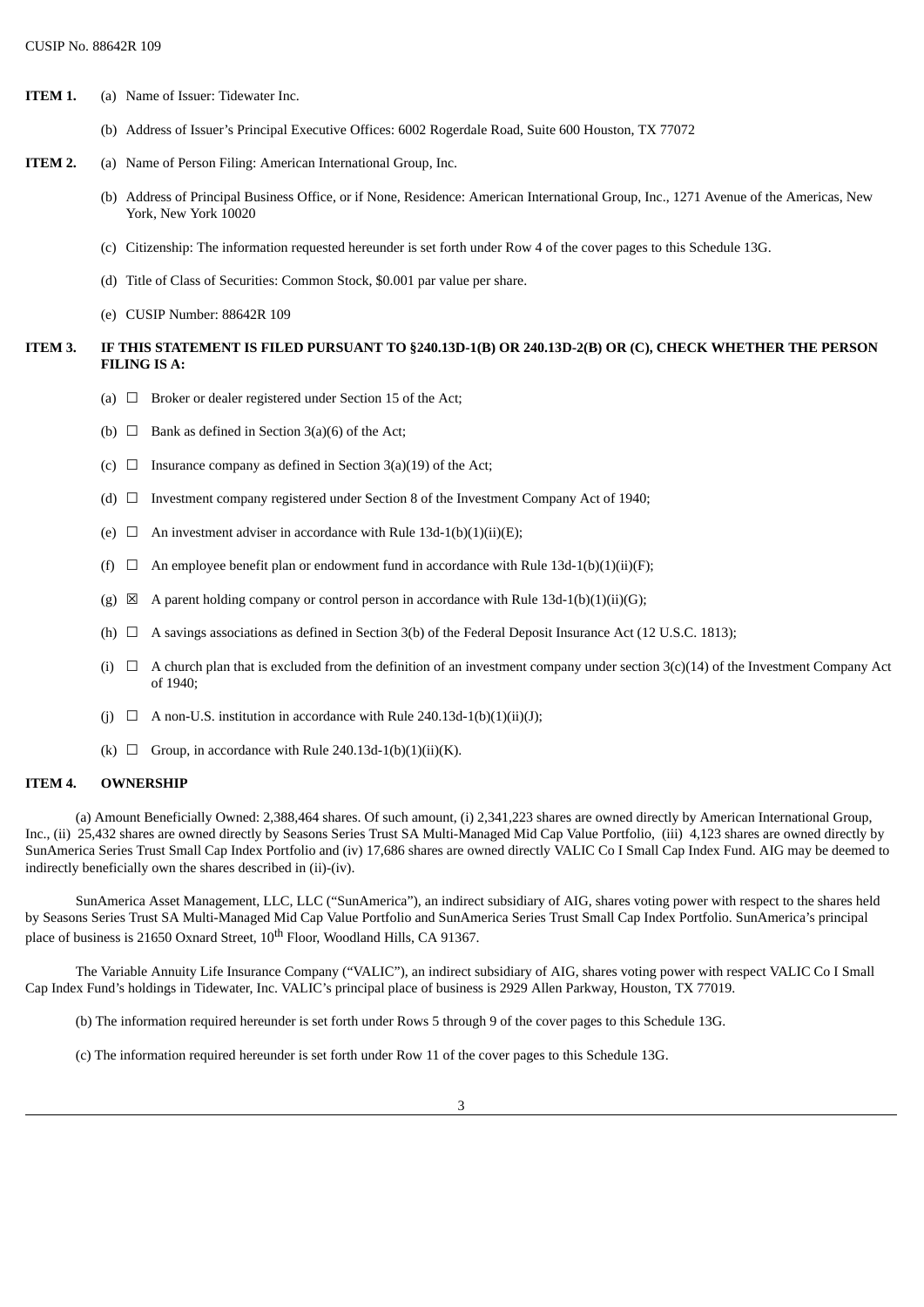# **ITEM 5. OWNERSHIP OF FIVE PERCENT OR LESS OF A CLASS.**

Not applicable.

# **ITEM 6. OWNERSHIP OF MORE THAN FIVE PERCENT ON BEHALF OF ANOTHER PERSON.**

Clients of the reporting persons may have the right to receive or the power to direct the receipt of dividends from, and the proceeds from the sale of, such securities which are the subject of this filing.

# **ITEM 7. IDENTIFICATION AND CLASSIFICATION OF THE SUBSIDIARY WHICH ACQUIRED THE SECURITY BEING REPORTED ON BY THE PARENT HOLDING COMPANY OR CONTROL PERSON.**

Not applicable.

# **ITEM 8. IDENTIFICATION AND CLASSIFICATION OF MEMBERS OF THE GROUP.**

Not applicable.

# **ITEM 9. NOTICE OF DISSOLUTION OF GROUP**

Not applicable.

## **ITEM 10. CERTIFICATIONS.**

By signing below I certify that, to the best of my knowledge and belief, the securities referred to above were acquired and are held in the ordinary course of business and were not acquired and are not held for the purpose of or with the effect of changing or influencing the control of the issuer of the securities and were not acquired and are not held in connection with or as a participant in any transaction having that purpose or effect, other than activities solely in connection with a nomination under § 240.14a-11.

4